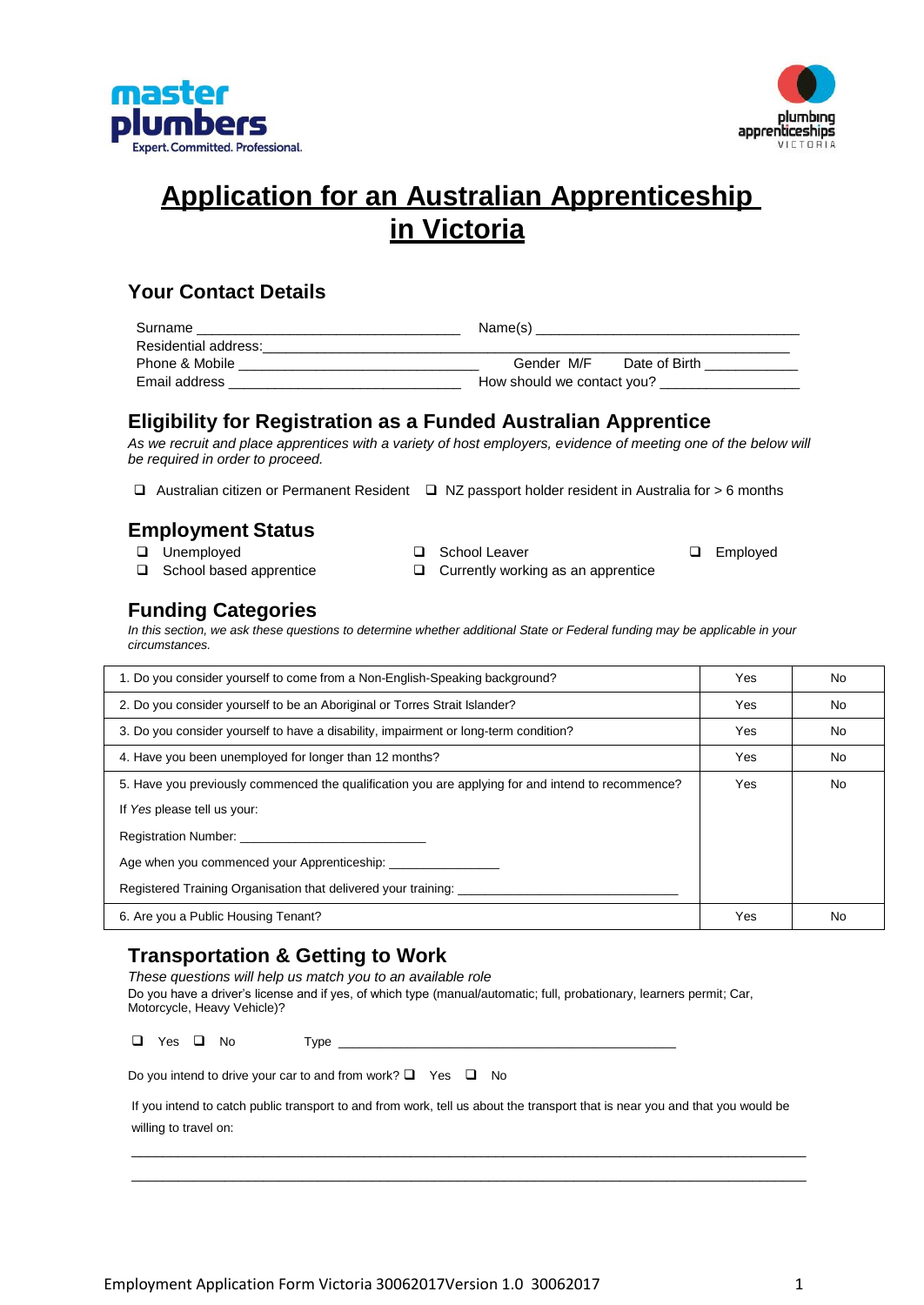



### **Schooling**

- □ Year 12 (VCE/VCAL or equivalent) □ Year 11
- 
- Year completed:

□ Year 10 Below Year 10

# **Working with Children Check**

*During your apprenticeship, you will be placed with a variety of host employers which may include working near or around children. It is a requirement of your application that you hold a valid Working with Children Check.*

Do you hold a current Working with Children Check?  $\Box$  Yes  $\Box$  No Expiry date: \_

### **Attachments to Application**

*Please attach the following to your application*

- 1. Current Resume including any employment history or work experience
- 2. Copies of your School Leaving Certificate or VCE/VCAL results
- 3. Copies of all other completed qualifications

# **Victorian Building Authority Requirements**

To become a Registered Plumber at the end of your apprenticeship you will be required to complete declarations to the Victorian Building Authority as set out below. To ensure there is a pathway following your apprenticeship, you are required to make these declarations now to Master Plumbers/Plumbing Apprenticeships Victoria:

| 1. | Have you been convicted of any offence involving fraud, dishonesty, drug trafficking or<br>violence that was punishable by imprisonment for 6 months or more?                    | Yes □ No □ |
|----|----------------------------------------------------------------------------------------------------------------------------------------------------------------------------------|------------|
| 2. | Have you been convicted of an offence under any law regulating plumbing work or<br>specialised plumbing work?                                                                    | Yes □ No □ |
| 3. | Have you had your authorisation to carry out plumbing work or specialised plumbing work<br>suspended or cancelled for any reason other than failure to renew that authorisation? | Yes □ No □ |
| 4. | Have you ever been insolvent under administration?                                                                                                                               | Yes □ No □ |
| 5. | Have you ever been convicted of an offence against<br>(a) the Fair Trading Act 1985?                                                                                             |            |
|    | (b) the Fair Trading Act 1999?<br>(c) the Trade Practices Act 1974?                                                                                                              | Yes □ No □ |
|    | (d) the Australian Consumer Law (Victoria)?                                                                                                                                      | Yes □ No □ |
|    | (e) the Competition and Consumer Act 2010 (Cwlth)                                                                                                                                | Yes □ No □ |
|    |                                                                                                                                                                                  | Yes □ No □ |
| 6. | Are you currently disqualified from acting as a licensed or registered plumber (or equivalent<br>occupation that is regulated?)                                                  | Yes □ No □ |
|    |                                                                                                                                                                                  | Yes □ No □ |

If you answered Yes to any of these Declarations you are advised to speak directly to the Victorian Building [Authority](http://www.vba.vic.gov.au/practitioners/plumbing-registration-and-licences) before proceeding with your application. If you continue with this application please provide full details of the circumstances below. Please attach additional sheets if required.

Employment Application Form Victoria 30062017Version 1.0 30062017 2 *Please be aware that at any time during your apprenticeship you may be required to submit to a National Police Records check as a condition to being placed with some host employers. If successful, you will be required in our*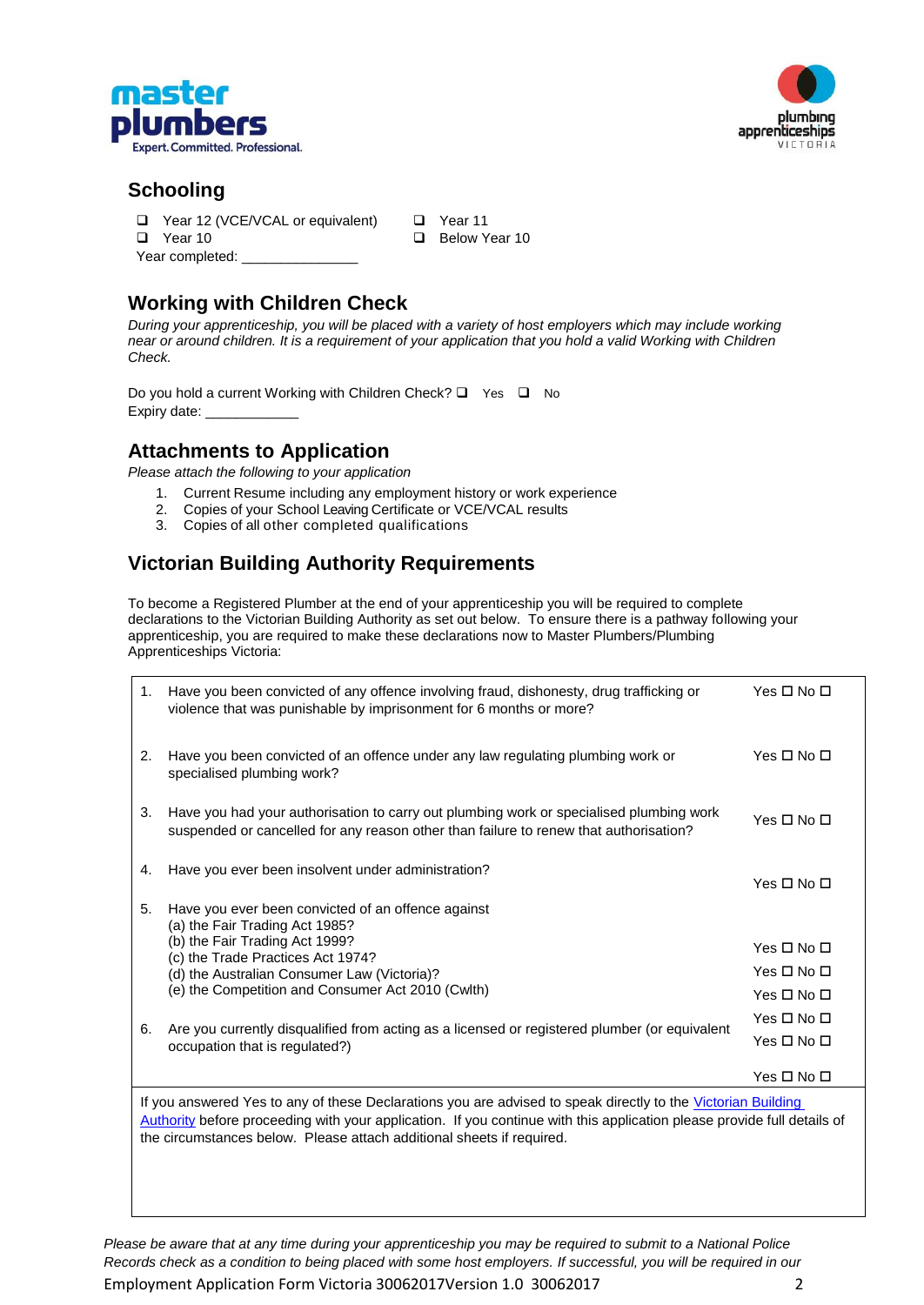



*employment policies to divulge any arrests or convictions during the course of your employment to ensure that you and we comply with the law and support services can be provided where needed. As such, please disclose any arrests or convictions that are not otherwise disclosed above.*

## **Confidential Pre-Employment Medical Check**

\_\_\_\_\_\_\_\_\_\_\_\_\_\_\_\_\_\_\_\_\_\_\_\_\_\_\_\_\_\_\_\_\_\_\_\_\_\_\_\_\_\_\_\_\_\_\_\_\_\_\_\_\_\_\_\_\_\_\_\_\_\_\_\_\_\_\_\_\_\_\_\_\_\_\_\_\_\_\_\_\_\_\_\_\_\_\_ \_\_\_\_\_\_\_\_\_\_\_\_\_\_\_\_\_\_\_\_\_\_\_\_\_\_\_\_\_\_\_\_\_\_\_\_\_\_\_\_\_\_\_\_\_\_\_\_\_\_\_\_\_\_\_\_\_\_\_\_\_\_\_\_\_\_\_\_\_\_\_\_\_\_\_\_\_\_\_\_\_\_\_\_\_\_\_ \_\_\_\_\_\_\_\_\_\_\_\_\_\_\_\_\_\_\_\_\_\_\_\_\_\_\_\_\_\_\_\_\_\_\_\_\_\_\_\_\_\_\_\_\_\_\_\_\_\_\_\_\_\_\_\_\_\_\_\_\_\_\_\_\_\_\_\_\_\_\_\_\_\_\_\_\_\_\_\_\_\_\_\_\_\_\_

We need to ensure that you are medically fit to perform the role you are applying for and that, if required, we can provide reasonable support if you need it.

If your application proceeds, it will be subject to passing a medical examination which includes a review of your answers below, colour blindness, drug screening and hearing testing. To help us perform these assessments and to keep you safe, we are relying on you to answer these questions honestly. False or misleading responses can result in disciplinary action which may in future result in the termination of your employment.

certify that the particulars contained in the Pre-Employment Medical Check are true and correct to the best of my knowledge and authorise MPA to discuss the details with appropriately qualified medical personnel and the host employer for the purpose of assessing suitability for the role and supporting my employment.

I understand that in all other respects MPA is bound by the Privacy Act 1988 and will not disclose the information contained in this Pre-Employment Medical Check without my permission, but that MPA may be required to disclose this information by instrument of the law.

| Do you smoke cigarettes?                                                                       | ◻                |                  |        | Yes $\_\_$<br>per day<br>□<br>No                                                              |
|------------------------------------------------------------------------------------------------|------------------|------------------|--------|-----------------------------------------------------------------------------------------------|
| Do you drink Alcohol?                                                                          | $\Box$           |                  |        | Yes ____________ standard drinks per day □ No                                                 |
| Do you take prescription medication?                                                           | $\Box$<br>□      | Yes<br><b>No</b> |        | type and dosage<br>the control of the control of the control of the control of the control of |
| Do you take non-prescription medication or drugs?                                              | $\Box$<br>$\Box$ | Yes<br>No        |        | type and dosage                                                                               |
| Do you have vision impairment or colour blindness?                                             | $\Box$           | Yes              | $\Box$ | <b>No</b>                                                                                     |
| Do you have any hearing problem or condition?                                                  | □                | Yes              | $\Box$ | <b>No</b>                                                                                     |
| Do you have any balance problems?                                                              | □                | Yes              | $\Box$ | <b>No</b>                                                                                     |
| Are you affected by heights or confined spaces?                                                | □                | Yes              | $\Box$ | <b>No</b>                                                                                     |
| Do you suffer from any skin condition?                                                         | $\Box$           | Yes              | $\Box$ | <b>No</b>                                                                                     |
| Do you have any repetitive strain, musculoskeletal<br>injury, arthritic condition or weakness? | $\Box$           | Yes              | $\Box$ | <b>No</b>                                                                                     |
| Do you suffer from a heart or blood clotting<br>condition?                                     | $\Box$           | Yes              | $\Box$ | <b>No</b>                                                                                     |
| Do you suffer from a sleeping disorder such as sleep<br>apnea or do you experience fatigue?    | $\Box$           | Yes              | $\Box$ | <b>No</b>                                                                                     |
| Do you suffer from high or low blood pressure?                                                 | □                | Yes              | $\Box$ | No                                                                                            |
| Do you suffer from Asthma or any respiratory or lung<br>condition?                             | $\Box$           | Yes              | $\Box$ | <b>No</b>                                                                                     |

#### *Health Screening*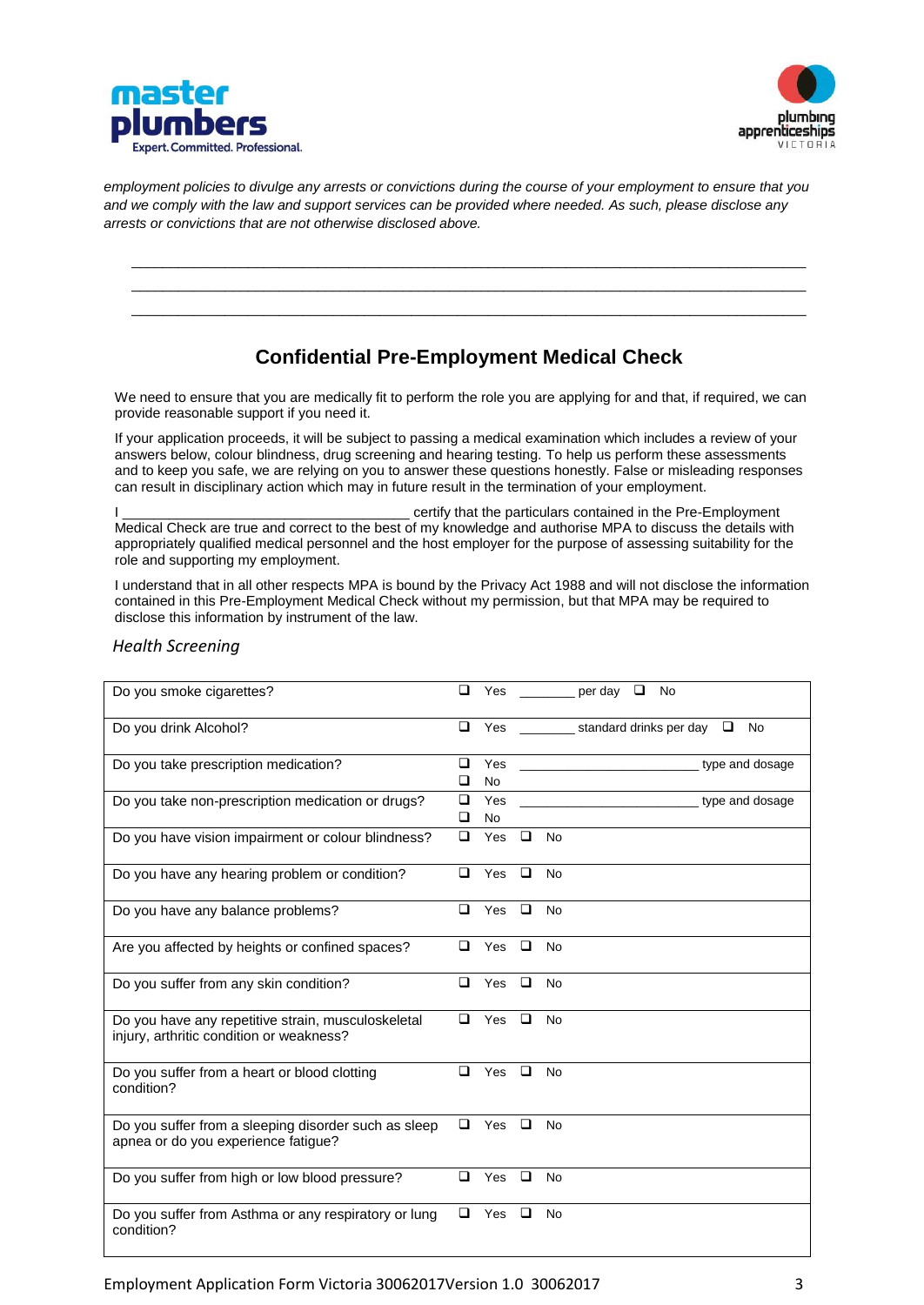



| Do you suffer from Epilepsy or any other condition<br>affecting the nervous system?         | ப | Yes.       | ப | No. |
|---------------------------------------------------------------------------------------------|---|------------|---|-----|
| Do you suffer from a diabetic condition?                                                    |   | Yes        | ப | No. |
| Have you ever suffered from any form of cancerous<br>skin condition?                        | ப | Yes        | ப | No. |
| Are you currently vaccinated for hepatitis A & B?                                           | ப | Yes        | ш | No. |
| Do you suffer from any allergies that you may be<br>exposed to while a plumbing apprentice? |   | <b>Yes</b> | ப | Nο  |

If you have answered 'yes' to any of the above, please tell us more information as to the nature of the condition

\_\_\_\_\_\_\_\_\_\_\_\_\_\_\_\_\_\_\_\_\_\_\_\_\_\_\_\_\_\_\_\_\_\_\_\_\_\_\_\_\_\_\_\_\_\_\_\_\_\_\_\_\_\_\_\_\_\_\_\_\_\_\_\_\_\_\_\_\_\_\_\_\_\_\_\_\_\_\_\_\_\_\_\_\_\_\_ \_\_\_\_\_\_\_\_\_\_\_\_\_\_\_\_\_\_\_\_\_\_\_\_\_\_\_\_\_\_\_\_\_\_\_\_\_\_\_\_\_\_\_\_\_\_\_\_\_\_\_\_\_\_\_\_\_\_\_\_\_\_\_\_\_\_\_\_\_\_\_\_\_\_\_\_\_\_\_\_\_\_\_\_\_\_\_ \_\_\_\_\_\_\_\_\_\_\_\_\_\_\_\_\_\_\_\_\_\_\_\_\_\_\_\_\_\_\_\_\_\_\_\_\_\_\_\_\_\_\_\_\_\_\_\_\_\_\_\_\_\_\_\_\_\_\_\_\_\_\_\_\_\_\_\_\_\_\_\_\_\_\_\_\_\_\_\_\_\_\_\_\_\_\_ \_\_\_\_\_\_\_\_\_\_\_\_\_\_\_\_\_\_\_\_\_\_\_\_\_\_\_\_\_\_\_\_\_\_\_\_\_\_\_\_\_\_\_\_\_\_\_\_\_\_\_\_\_\_\_\_\_\_\_\_\_\_\_\_\_\_\_\_\_\_\_\_\_\_\_\_\_\_\_\_\_\_\_\_\_\_\_

Do you have any difficulties with the following activities?

| Walking on rough ground             | Yes<br>□<br><b>No</b><br>⊔        | Climbing a ladder or<br>steps           | Yes<br>No.<br>$\overline{\phantom{a}}$<br>ப |
|-------------------------------------|-----------------------------------|-----------------------------------------|---------------------------------------------|
| Kneeling or crouching               | ◻<br>Yes<br>□<br><b>No</b>        | Using hand tools                        | Yes<br>П<br><b>No</b><br>ப                  |
| Stranding for more than<br>2 hours  | ❏<br>Yes<br>□<br>No               | Sitting for more than 2<br>hours        | Yes<br>No<br>ப<br>⊔                         |
| Turning your head<br>rapidly        | ◻<br>Yes<br>◻<br>No               | Concentrating on what<br>you are doing  | Yes<br><b>No</b><br>H<br>ப                  |
| Having a conversation in<br>English | Yes<br>□<br>◻<br>No               | Gripping firmly with both<br>hands      | Yes<br><b>No</b><br>ப<br>H                  |
| Lifting or bending                  | ◻<br>◻<br>Yes<br>No               | Using hand tools                        | Yes<br><b>No</b><br>ப<br>H                  |
| Reading ordinary print              | ◻<br><b>Yes</b><br>□<br><b>No</b> | Repetitive movement of<br>hands or arms | Yes<br><b>No</b><br>ப<br>ш                  |

If you have answered 'yes' to any of the above, please tell us more information as to the nature of the difficulty

\_\_\_\_\_\_\_\_\_\_\_\_\_\_\_\_\_\_\_\_\_\_\_\_\_\_\_\_\_\_\_\_\_\_\_\_\_\_\_\_\_\_\_\_\_\_\_\_\_\_\_\_\_\_\_\_\_\_\_\_\_\_\_\_\_\_\_\_\_\_\_\_\_\_\_\_\_\_\_\_\_\_\_\_\_\_\_ \_\_\_\_\_\_\_\_\_\_\_\_\_\_\_\_\_\_\_\_\_\_\_\_\_\_\_\_\_\_\_\_\_\_\_\_\_\_\_\_\_\_\_\_\_\_\_\_\_\_\_\_\_\_\_\_\_\_\_\_\_\_\_\_\_\_\_\_\_\_\_\_\_\_\_\_\_\_\_\_\_\_\_\_\_\_\_ \_\_\_\_\_\_\_\_\_\_\_\_\_\_\_\_\_\_\_\_\_\_\_\_\_\_\_\_\_\_\_\_\_\_\_\_\_\_\_\_\_\_\_\_\_\_\_\_\_\_\_\_\_\_\_\_\_\_\_\_\_\_\_\_\_\_\_\_\_\_\_\_\_\_\_\_\_\_\_\_\_\_\_\_\_\_\_ \_\_\_\_\_\_\_\_\_\_\_\_\_\_\_\_\_\_\_\_\_\_\_\_\_\_\_\_\_\_\_\_\_\_\_\_\_\_\_\_\_\_\_\_\_\_\_\_\_\_\_\_\_\_\_\_\_\_\_\_\_\_\_\_\_\_\_\_\_\_\_\_\_\_\_\_\_\_\_\_\_\_\_\_\_\_\_

Please provide details of any surgical procedure, serious condition or injury requiring attendance at a hospital in the last 10 years:

\_\_\_\_\_\_\_\_\_\_\_\_\_\_\_\_\_\_\_\_\_\_\_\_\_\_\_\_\_\_\_\_\_\_\_\_\_\_\_\_\_\_\_\_\_\_\_\_\_\_\_\_\_\_\_\_\_\_\_\_\_\_\_\_\_\_\_\_\_\_\_\_\_\_\_\_\_\_\_\_\_\_\_\_\_\_\_ \_\_\_\_\_\_\_\_\_\_\_\_\_\_\_\_\_\_\_\_\_\_\_\_\_\_\_\_\_\_\_\_\_\_\_\_\_\_\_\_\_\_\_\_\_\_\_\_\_\_\_\_\_\_\_\_\_\_\_\_\_\_\_\_\_\_\_\_\_\_\_\_\_\_\_\_\_\_\_\_\_\_\_\_\_\_\_ \_\_\_\_\_\_\_\_\_\_\_\_\_\_\_\_\_\_\_\_\_\_\_\_\_\_\_\_\_\_\_\_\_\_\_\_\_\_\_\_\_\_\_\_\_\_\_\_\_\_\_\_\_\_\_\_\_\_\_\_\_\_\_\_\_\_\_\_\_\_\_\_\_\_\_\_\_\_\_\_\_\_\_\_\_\_\_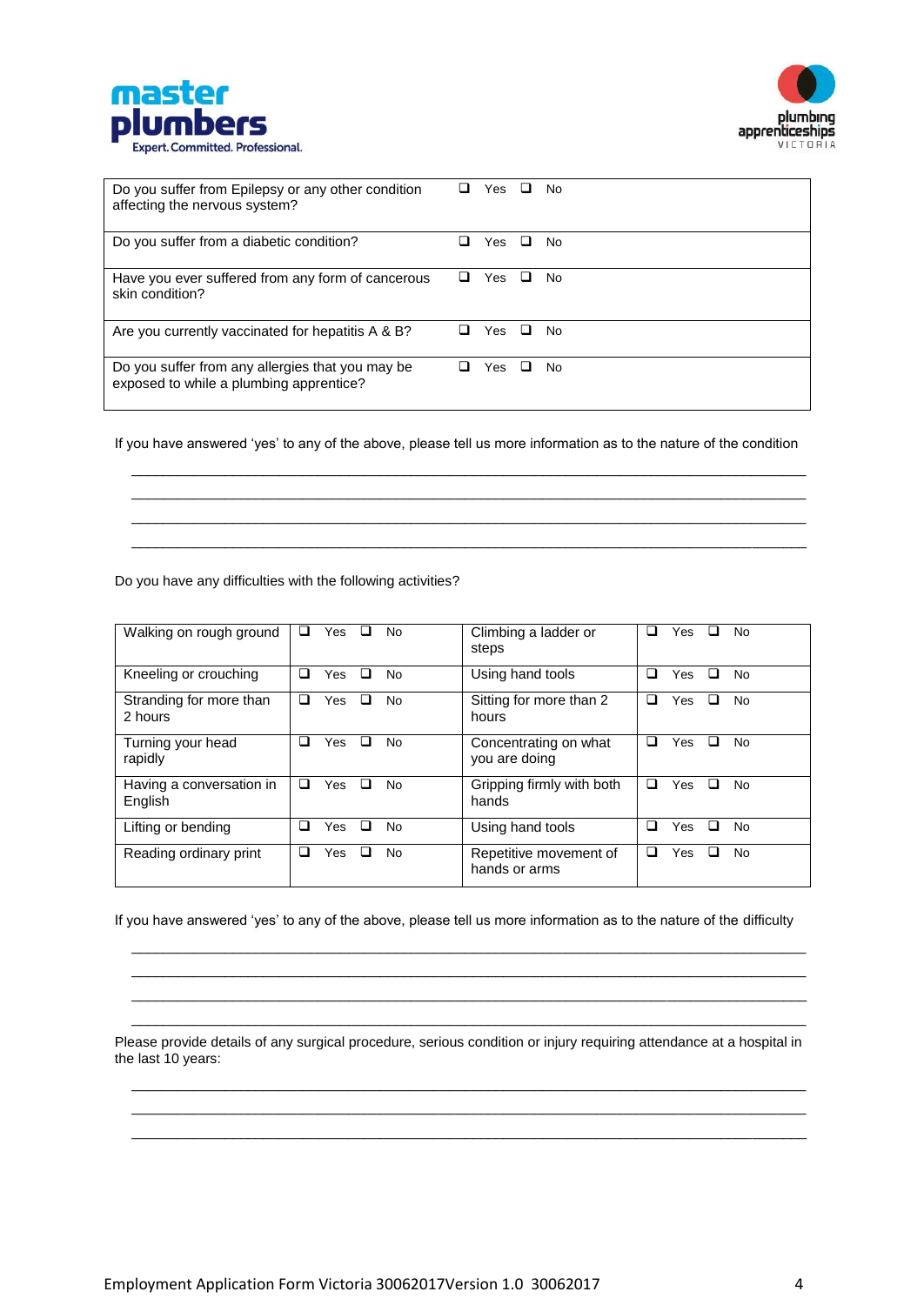



I declare that:

- 1. All information provided by me during the application process is true and correct to the best of my knowledge;
- 2. I have personally completed this form without assistance
- 3. I am ready, willing and able to undertake the duties of the position without restriction or limitation and without risk to myself or others;
- 4. I am aware that I will be required to undertake a comprehensive medical examination and drug and alcohol testing as part of my application and ongoing employment; and
- 5. I have reviewed the job description, training plan, pathway and other information contained on the MPA [website](https://plumber.com.au/training-development/become-an-apprentice-with-pav) and understand the requirements of the apprenticeship.

Signature of Applicant Date: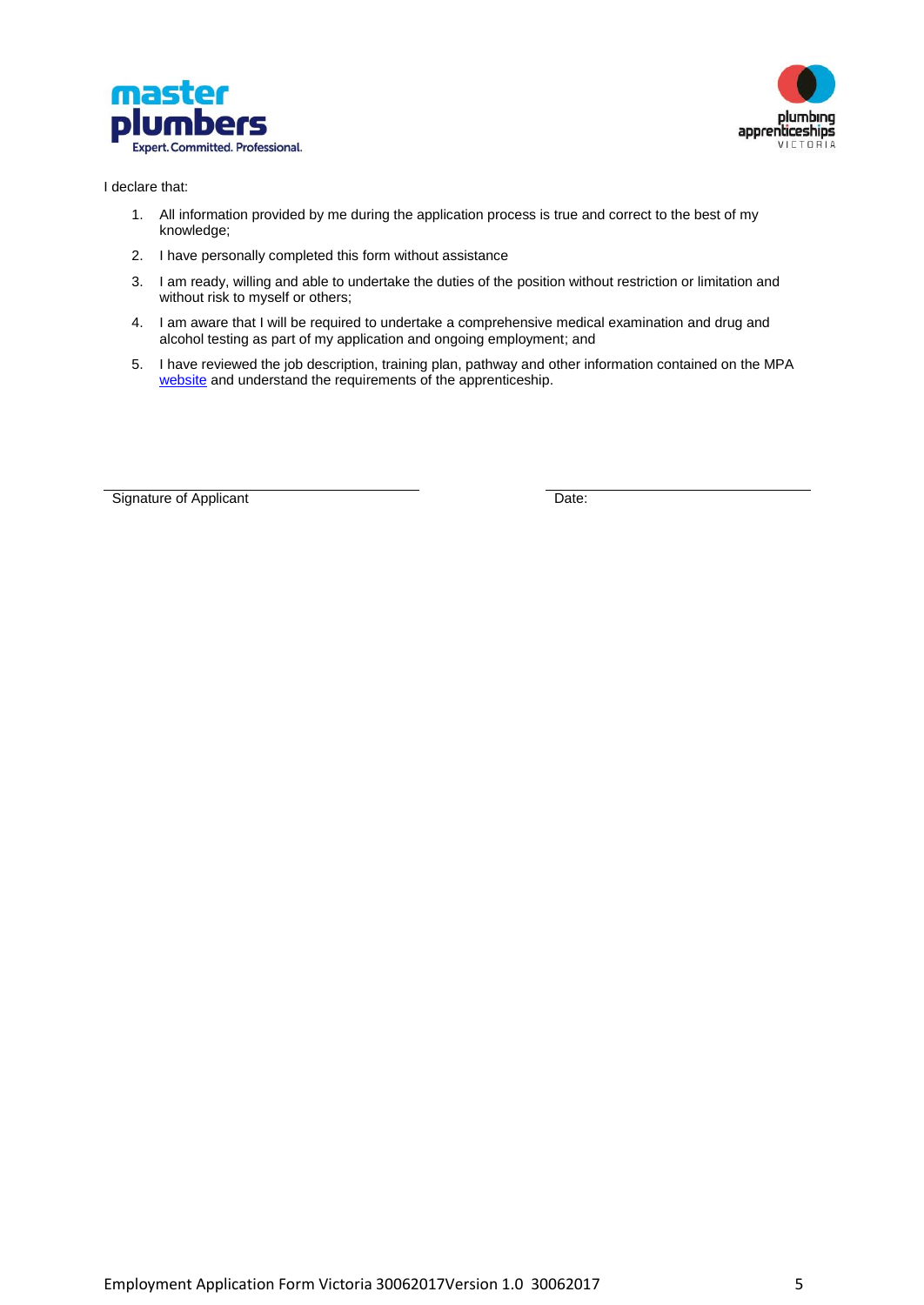



### **Language, Literacy & Numeracy Assessment**

We are committed to supporting candidates undertaking apprenticeships and traineeships to meet the required *literacy & numeracy standard. In order to assess the support you may need and your suitability for the role you are interested in, please complete this short quiz. If you are successful in obtaining an apprenticeship or traineeship with us, you will be further assessed and supported in conjunction with the nominated Registered Training Organisation.*

## **Part 1 - Reading Comprehension**

#### *The Australian Apprenticeships System*

Australian Apprenticeships encompass all apprenticeships and traineeships. They combine time at work with training and can be full-time, part-time or school-based.

Australian Apprenticeships *(*Apprenticeships and Traineeships are both classified as *Australian Apprenticeships)* are the best way to combine training and employment and they can lead to a nationally recognised qualification. Australian Apprenticeships are available to anyone of working age and do not require any entry qualifications. You can be a school-leaver, re-entering the workforce or simply wishing to change careers.

#### Australian

Apprenticeships offer:

- A great way to get a head start in a chosen career.
- Paid work and structured training that can be on-the-job, off-the-job or a combination of both.
- Competency based progression and completion of the formal training with a Registered Training Organisation which means you can complete your qualification more quickly, however in Victoria in order to become a registered plumber the Victorian Building Authority most often requires you to complete the full 4 year apprenticeship.
- Existing skills and prior experience are recognised and course credit granted, potentially reducing formal training time.
- Available as full-time or part-time, or even whilst you may be in secondary school.
- Leads to a nationally recognised qualification that an articulate to further qualifications.

Australian Apprenticeships and Traineeships are available in a variety of certificate levels in more than 500 occupations across Australia. These are in traditional trades as well as a diverse range of careers across business and industry.

For information as to how this applies in the context of plumbing apprenticeships, please review the information contained [here.](https://plumber.com.au/training-development/become-an-apprentice-with-pav)

#### *Group Training*

Group Training is an employment and training arrangement where an organisation employs apprentices and trainees, and then places them with 'host employers', usually small to medium-sized enterprises. The Group Training Organisation (GTO) is responsible for the quality and continuity of your employment and training, ensuring you attend a safe workplace and provides mentoring support.

We will provide you with a dedicated mentor or 'field officer' to assist you in completing your qualification and be a contact point in relation to your welfare. Where appropriate we can 'rotate you' or place you with other host employers to ensure you obtain the skills you need in order to be proficient in your qualification and ensure you can later obtain registration with the Victorian Building Authority. Finally, as this is part of our core business, you can be sure your wages and conditions will comply with the applicable industrial instrument.

#### *About MPA*

The Master Plumbers Association was established in 1891 as an employer association representing and assisting the plumbing industry. We operate a GTO in Victoria employing up to 180 apprentices at any one time which commenced in 1981. In 2009, we established a state of the art nation leading training centre - our Plumbing Industry Climate Action Centre, where most of our GTO apprentices are formally trained if the location is convenient to you. The training provided at PICAC ensures that your apprenticeship training is always modern and future oriented, providing you with training on the latest methods and products as soon as they are available.

Doing an apprenticeship with the MPA enables you to participate in a diverse field of work as we can place you with a variety of host employers to complete your on the job training. There are many classes that make up the breadth of the skills that you will obtain. These include: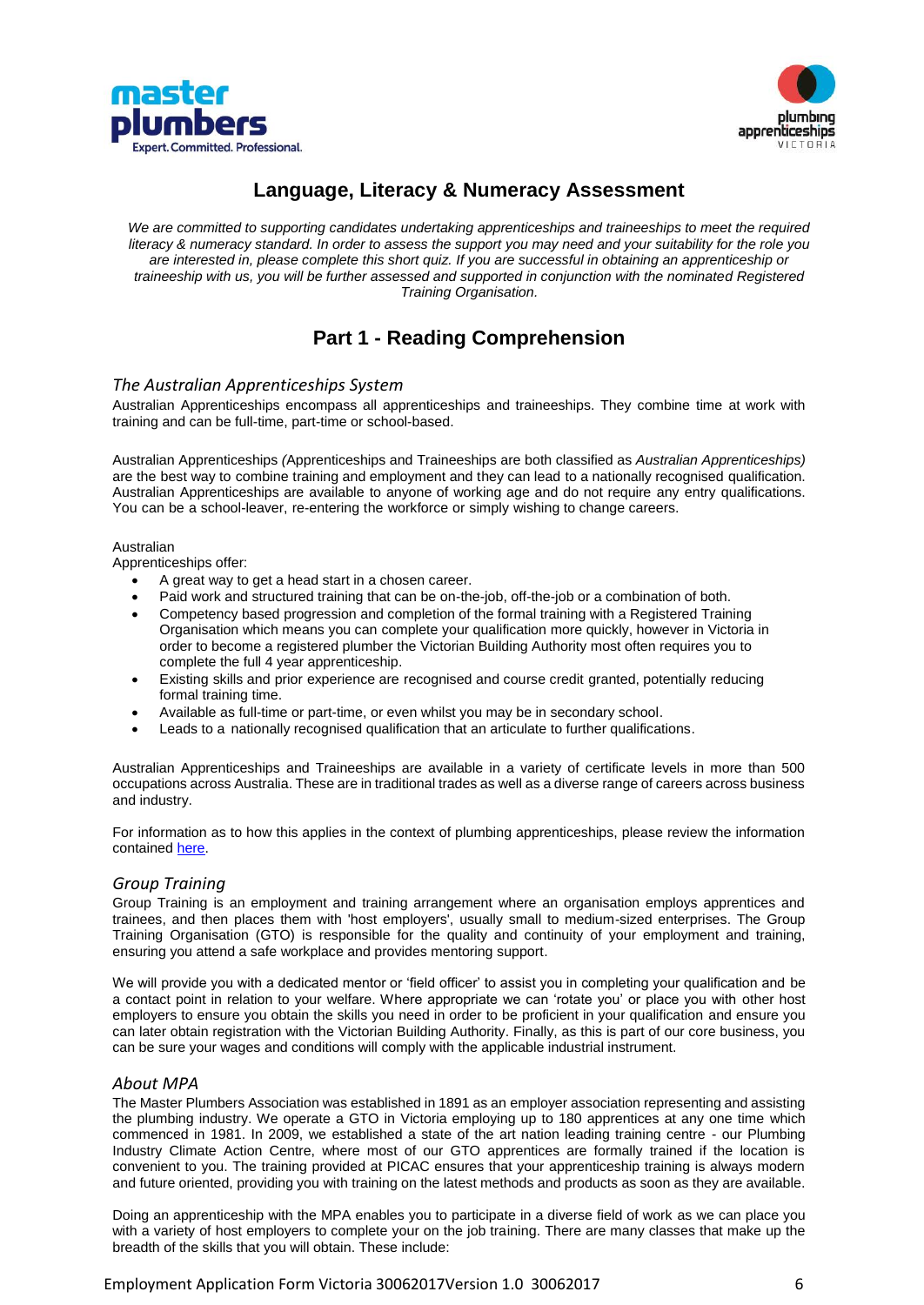



- Gas fitting
- Roofing
- **Drainage**
- **Sanitary**
- Water supply
- Mechanical services

The advantage of completing your apprenticeship through MPA is that you can learn and understand each field, and if you wish later in your apprenticeship, you can elect to specialise in a field.

All of the information about the pathways available to you once you complete your qualification, the standard training plan we use our policies, procedures and conditions of employment are available on ou[r website.](https://plumber.com.au/training-development/become-an-apprentice-with-pav) Please review these prior to submitting this application.

### **Questions**

\_\_\_\_\_\_\_\_\_\_\_\_\_\_\_\_\_\_\_\_\_\_\_\_\_\_\_\_\_\_\_\_\_\_\_\_\_\_\_\_\_\_\_\_\_\_\_\_\_\_\_\_\_\_\_\_\_\_\_\_\_\_\_\_\_\_\_\_\_\_\_\_\_\_\_\_\_\_\_\_\_\_\_ \_\_\_\_\_\_\_\_\_\_\_\_\_\_\_\_\_\_\_\_\_\_\_\_\_\_\_\_\_\_\_\_\_\_\_\_\_\_\_\_\_\_\_\_\_\_\_\_\_\_\_\_\_\_\_\_\_\_\_\_\_\_\_\_\_\_\_\_\_\_\_\_\_\_\_\_\_\_\_\_\_\_\_  $\_$  ,  $\_$  ,  $\_$  ,  $\_$  ,  $\_$  ,  $\_$  ,  $\_$  ,  $\_$  ,  $\_$  ,  $\_$  ,  $\_$  ,  $\_$  ,  $\_$  ,  $\_$  ,  $\_$  ,  $\_$  ,  $\_$  ,  $\_$  ,  $\_$  ,  $\_$  ,  $\_$  ,  $\_$  ,  $\_$  ,  $\_$  ,  $\_$  ,  $\_$  ,  $\_$  ,  $\_$  ,  $\_$  ,  $\_$  ,  $\_$  ,  $\_$  ,  $\_$  ,  $\_$  ,  $\_$  ,  $\_$  ,  $\_$  ,

*Please answer the following questions from the excerpt above*

- 1. An Apprenticeship can be undertaken on which basis?
	- a. Full time
	- b. Part time
	- c. Whilst still in secondary school (Australian School Based Apprenticeship)
	- d. All of the above
- 2. An Apprenticeship results in a \_\_\_\_\_\_\_\_\_\_\_\_\_\_\_\_\_ \_\_\_\_\_\_\_\_\_\_\_\_\_\_\_\_\_\_ qualification.
- 3. What does 'competency based' mean in the context of obtaining a plumbing qualification?
- 4. Are you paid whilst attending formal training whilst in an Apprenticeship?  $\square$  Yes  $\square$  No
- 5. How long has MPA offered Group Training? \_\_\_\_\_\_\_\_\_\_\_\_\_
- 6. When was MPA established? \_\_

7. Explain what Group Training is and how completing your apprenticeship with MPA can benefit you:

\_\_\_\_\_\_\_\_\_\_\_\_\_\_\_\_\_\_\_\_\_\_\_\_\_\_\_\_\_\_\_\_\_\_\_\_\_\_\_\_\_\_\_\_\_\_\_\_\_\_\_\_\_\_\_\_\_\_\_\_\_\_\_\_\_\_\_\_\_\_\_\_\_\_\_\_\_\_\_\_\_\_\_\_\_\_\_ \_\_\_\_\_\_\_\_\_\_\_\_\_\_\_\_\_\_\_\_\_\_\_\_\_\_\_\_\_\_\_\_\_\_\_\_\_\_\_\_\_\_\_\_\_\_\_\_\_\_\_\_\_\_\_\_\_\_\_\_\_\_\_\_\_\_\_\_\_\_\_\_\_\_\_\_\_\_\_\_\_\_\_\_\_\_\_ \_\_\_\_\_\_\_\_\_\_\_\_\_\_\_\_\_\_\_\_\_\_\_\_\_\_\_\_\_\_\_\_\_\_\_\_\_\_\_\_\_\_\_\_\_\_\_\_\_\_\_\_\_\_\_\_\_\_\_\_\_\_\_\_\_\_\_\_\_\_\_\_\_\_\_\_\_\_\_\_\_\_\_\_\_\_\_ \_\_\_\_\_\_\_\_\_\_\_\_\_\_\_\_\_\_\_\_\_\_\_\_\_\_\_\_\_\_\_\_\_\_\_\_\_\_\_\_\_\_\_\_\_\_\_\_\_\_\_\_\_\_\_\_\_\_\_\_\_\_\_\_\_\_\_\_\_\_\_\_\_\_\_\_\_\_\_\_\_\_\_\_\_\_\_

### **Part 2 – Spelling**

*Please correct the spelling of the words below*

| Apprenticeshep |  |
|----------------|--|
| Competensy     |  |
| Empoyment      |  |
| Progession     |  |
| Completon      |  |